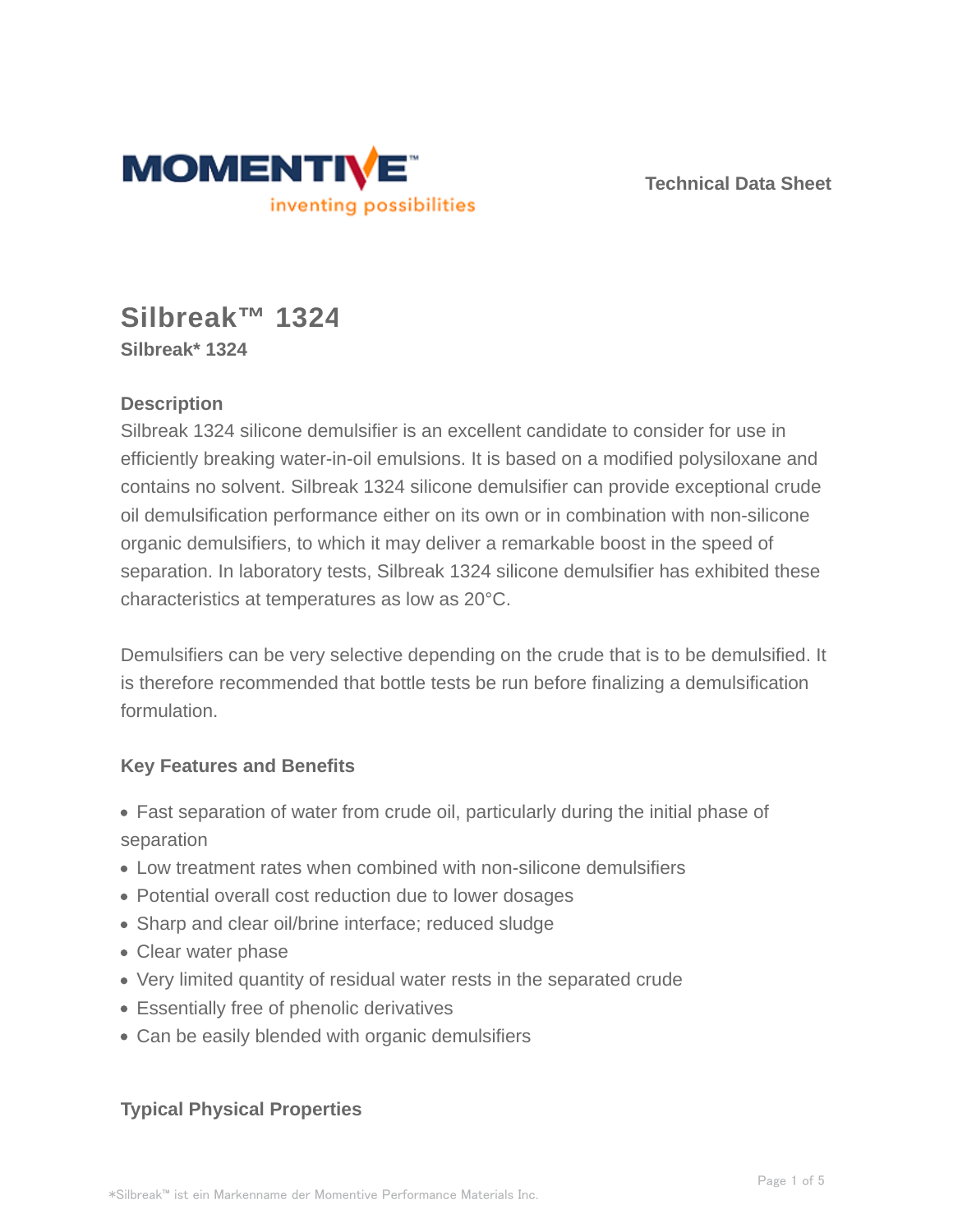| Polarity (HLB)                                                           | 12                |  |
|--------------------------------------------------------------------------|-------------------|--|
| <b>RSN</b>                                                               | 11.6              |  |
| Viscosity cSt, 20°C                                                      | 2400              |  |
| Density g/ml, 20°C                                                       | 1.02              |  |
| Molecular Weight                                                         | 20000             |  |
| Solubility in Water                                                      | 1%, dispersible   |  |
| <b>Preferred Solvent</b>                                                 | Xylene, aromatics |  |
| Flash Point (of the active ingredient)<br>Close Tag Cup, ASTM D 93, (°C) | 98                |  |

The information shown above on the polarity and molecular weight may be useful when blending with other materials is desired. The polarity is based on the best estimate of HLB as calculated from the solubility parameters (Barton, A.F.M. Handbook of Solubility Parameters and Other Cohesion Parameters, Boca Raton: CRC Press, 1983) based on the composition of Silbreak 1324 silicone demulsifier.

The RSN value was determined experimentally.

Typical data are average data and actual values may vary. Typical data shall not be used as product specifications.

#### **Product Usage**

Silbreak 1324 silicone demulsifier can be introduced into the stream of emulsified crude oil as a solution in an organic solvent. We recommend xylene or various aromatics but other solvents may also be used.

Blending with commonly used organic demulsifiers can be an equally effective way of using Silbreak 1324 silicone demulsifier. In such cases, Silbreak 1324 silicone demulsifier can be used at levels as high as 25% of the final formulation, although it may provide benefits at levels as low as 5%. In some cases a compatibilizing solvent may be necessary.

Silbreak 1324 silicone demulsifier has shown significant activity, particularly in heavy crudes, such as those found in pits and slops. Its blends with polyol demulsifiers may exhibit high levels of synergy and result in particularly clean water and sharp, soft interface. We recommend that water soluble EO/PO polyol demulsifiers be first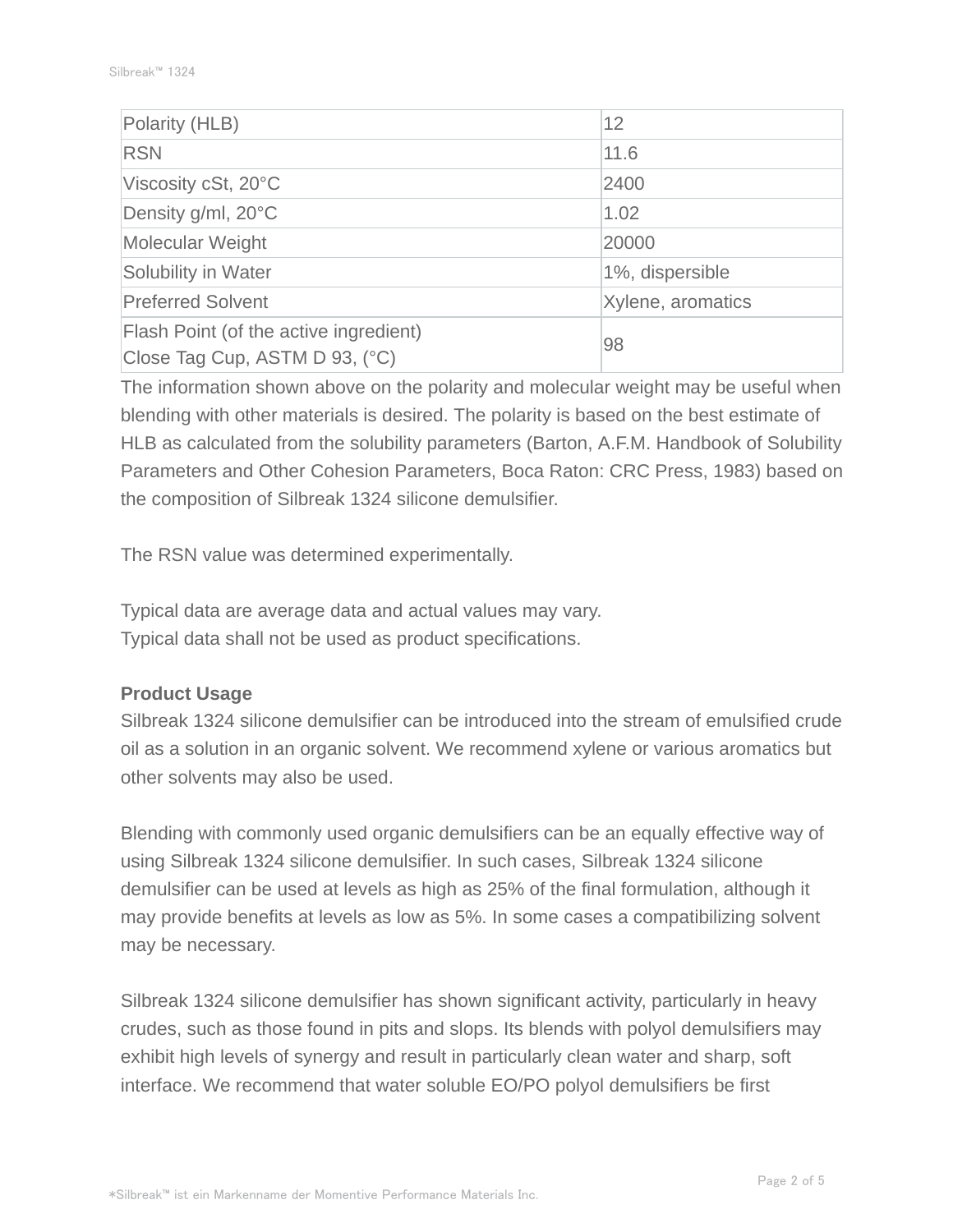evaluated followed by lower RSN versions.

#### **Patent Status**

Nothing contained herein shall be construed to imply the nonexistence of any relevant patents or to constitute the permission, inducement or recommendation to practice any invention covered by any patent, without authority from the owner of the patent.

### **Product Safety, Handling and Storage**

Silbreak 1324 silicone demulsifier should be stored between 0°C and 40°C to facilitate ease of handling; storage at lower or slightly higher temperatures (do not exceed 50°C) should not affect demulsification properties so long as the product has been stored in the original unopened package and is still within the stated shelf life.

Customers should review the latest Safety Data Sheet (SDS) and label for product safety information, safe handling instructions, personal protective equipment if necessary, emergency service contact information, and any special storage conditions required for safety. Momentive Performance Materials (MPM) maintains an aroundthe-clock emergency service for its products. SDS are available at www.momentive.com or, upon request, from any MPM representative. For product storage and handling procedures to maintain the product quality within our stated specifications, please review Certificates of Analysis, which are available in the Order Center. Use of other materials in conjunction with MPM products (for example, primers) may require additional precautions. Please review and follow the safety information provided by the manufacturer of such other materials.

#### **Limitations**

Customers must evaluate Momentive Performance Materials products and make their own determination as to fitness of use in their particular applications.

**Contact Information** Email commercial.services@momentive.com

#### **Telephone**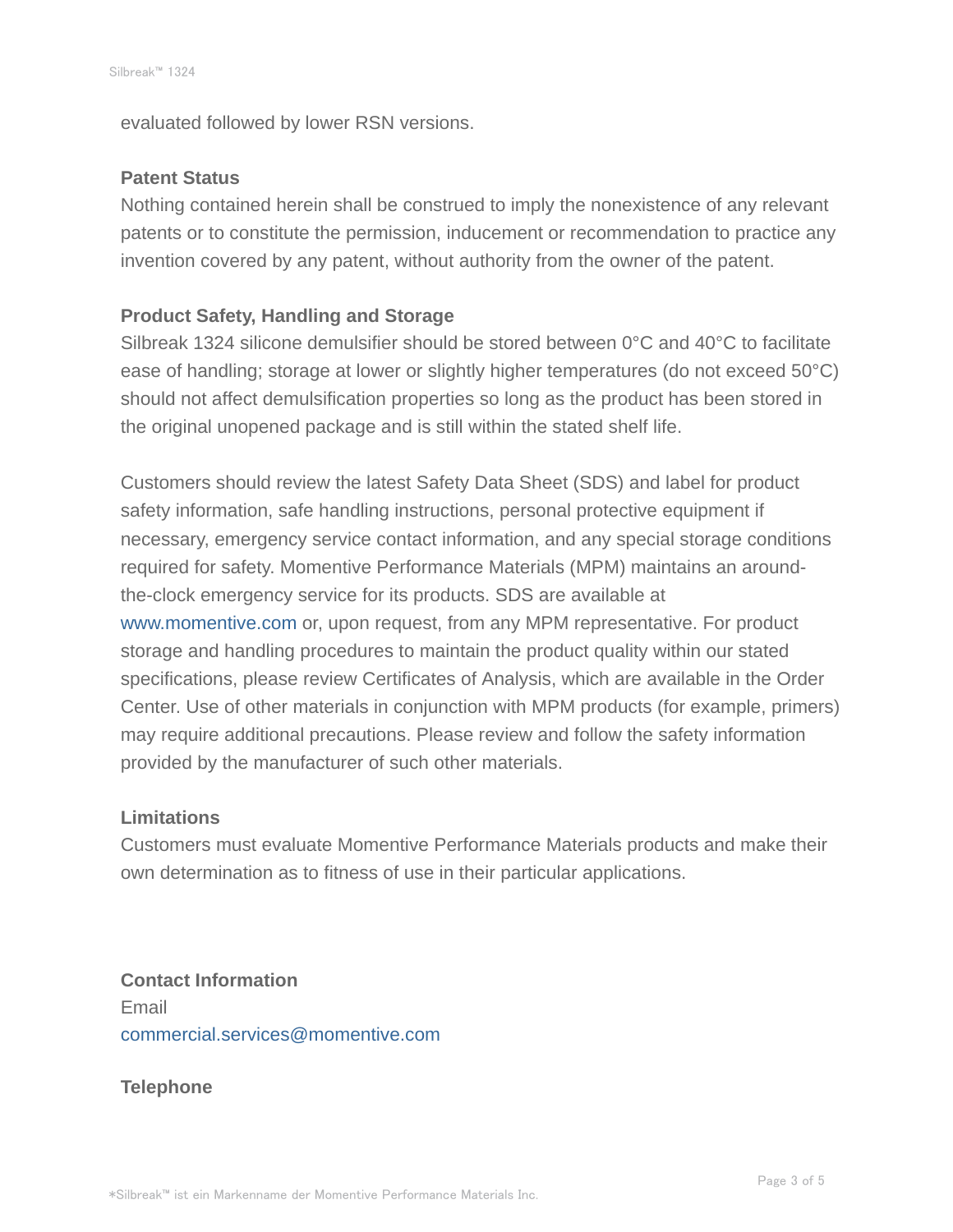| <b>Americas</b>      | <b>Latin America</b> | <b>EMEAI- Europe, Middle</b><br>East, Africa & India | <b>ASIA PACIFIC</b> |
|----------------------|----------------------|------------------------------------------------------|---------------------|
| +1 800 295 2392      | <b>Brazil</b>        | <b>Europe</b>                                        | <b>China</b>        |
| Toll free*           | +55 11 4534 9650     | +390510924300                                        | 800 820 0202        |
| +704 805 6946        | <b>Direct Number</b> | Direct number                                        | Toll free           |
| <b>Direct Number</b> |                      |                                                      | +86 21 3860 4892    |
|                      |                      |                                                      | Direct number       |
| *All American        | <b>Mexico</b>        | India, Middle East &                                 | Japan               |
| countries            | +52 55 2169 7670     | <b>Africa</b>                                        | +81 3 5544 3111     |
|                      | <b>Direct Number</b> | + 91 44 71212207                                     | Direct number       |
|                      |                      | Direct number*                                       |                     |
|                      |                      | *All Middle Eastern                                  | <b>Korea</b>        |
|                      |                      | countries, Africa, India,                            | +82 2 6201 4600     |

For literature and technical assistance, visit our website at: www.momentive.com

#### **DISCLAIMER:**

**THE MATERIALS, PRODUCTS AND SERVICES OF MOMENTIVE PERFORMANCE MATERIALS INC. AND ITS SUBSIDIARIES AND AFFILIATES (COLLECTIVELY "SUPPLIER"), ARE SOLD SUBJECT TO SUPPLIER'S STANDARD CONDITIONS OF SALE, WHICH ARE INCLUDED IN THE APPLICABLE DISTRIBUTOR OR OTHER SALES AGREEMENT, PRINTED ON THE BACK OF ORDER ACKNOWLEDGMENTS AND INVOICES, AND AVAILABLE UPON REQUEST. ALTHOUGH ANY INFORMATION, RECOMMENDATIONS, OR ADVICE CONTAINED HEREIN IS GIVEN IN GOOD FAITH, SUPPLIER MAKES NO WARRANTY OR GUARANTEE, EXPRESS OR IMPLIED, (i) THAT THE RESULTS DESCRIBED HEREIN WILL BE OBTAINED UNDER END-USE CONDITIONS, OR (ii) AS TO THE EFFECTIVENESS OR SAFETY OF ANY DESIGN INCORPORATING ITS PRODUCTS, MATERIALS, SERVICES, RECOMMENDATIONS OR ADVICE. EXCEPT AS PROVIDED IN SUPPLIER'S STANDARD CONDITIONS OF SALE, SUPPLIER AND ITS REPRESENTATIVES SHALL IN NO EVENT BE RESPONSIBLE FOR ANY LOSS RESULTING FROM ANY USE OF ITS MATERIALS, PRODUCTS OR SERVICES DESCRIBED HEREIN.** Each user bears full responsibility for making its own determination as to the suitability of Supplier's materials, services, recommendations, or advice for its own particular use. Each user must identify and